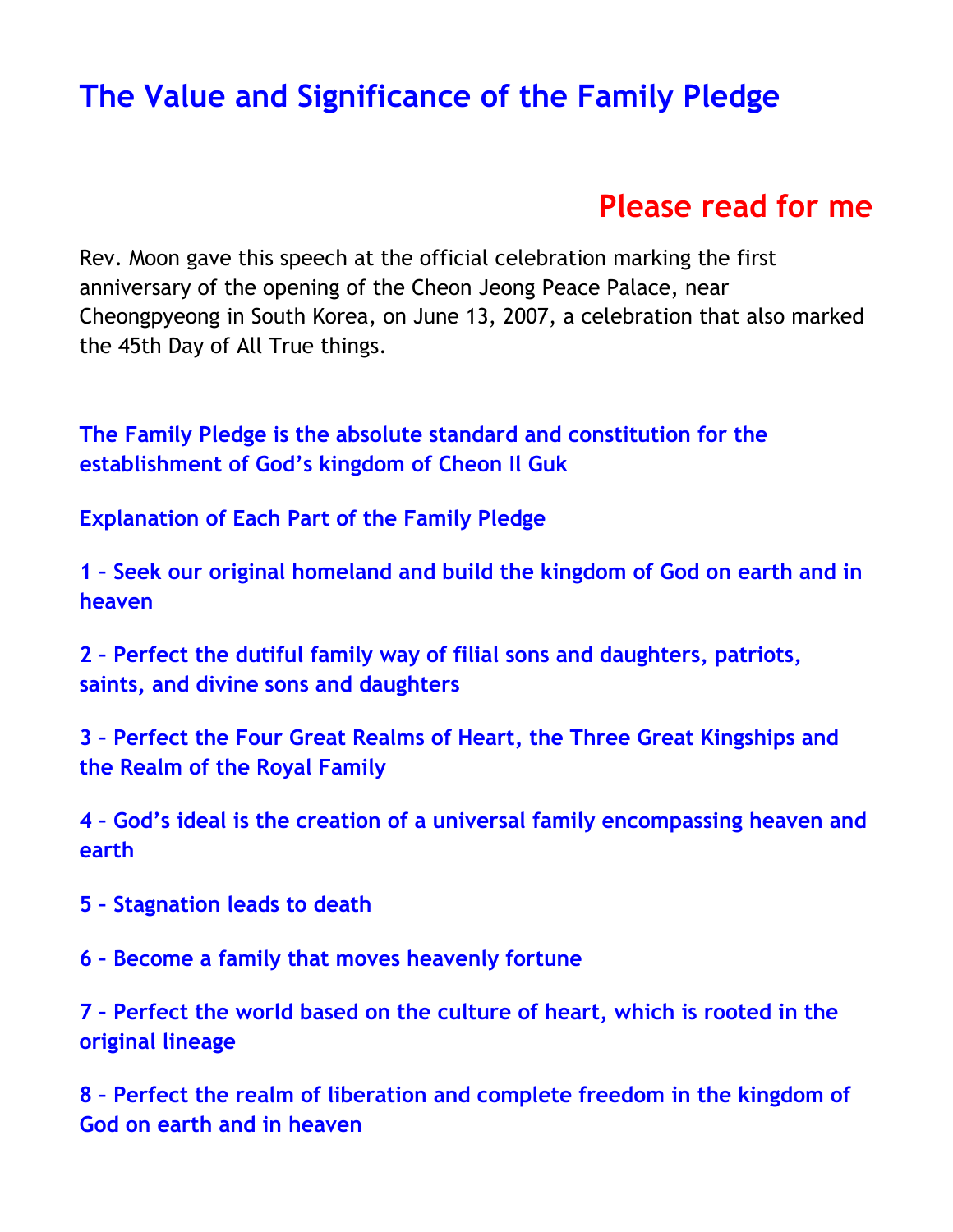**[The purpose of creation is God and human beings united in love](#page-13-0)**

# **[The conscience represents three great subject partners](#page-15-0)**

**Heaven's tradition is [the constitution of your family](#page-15-1)**

# Beloved blessed families!

Today, on this meaningful occasion, I would like to explain about the providential value and significance of the Family Pledge. It serves as Heaven's most precious and blessed guideline, given to us for our lives.

The fact that we now have the Family Pledge is truly the greatest of all blessings. It came from Heaven as a gift to all humanity on May 1, 1994, the day when the Family Federation for World Peace and Unification (FFWPU) was inaugurated. The Family Pledge was given when the Completed Testament Age, which brings to fulfillment the Old Testament Age and the New Testament Age, was proclaimed. It is to serve as a milestone and guiding principle, piercing through the darkness of the age before the coming of heaven, and opening a new heaven and earth in the era after the coming of heaven. It is also the blueprint for the building of God's kingdom of peace and unity in heaven and on earth in the era of the creation of a new heaven and earth.

Father and Mother Moon, the True Parents of humankind, emerged victorious from the battles they had fought throughout their long course of indemnity that lasted forty years after Father Moon founded the Holy Spirit Association for the Unification of World Christianity (HSA-UWC) in 1954. On that foundation, we were no longer required to recite My Pledge as individuals. We were to recite and practice the Family Pledge together as true families, the basic units of triumphal entry into the kingdom of heaven.

This Family Pledge is filled with the pain and suffering of God and True Parents, and it should not be recited without tears. It is something that people should recite forever, long after they discard the mask of religion in the fallen world and attain liberation. This is because the family is the basic unit of the kingdom of heaven.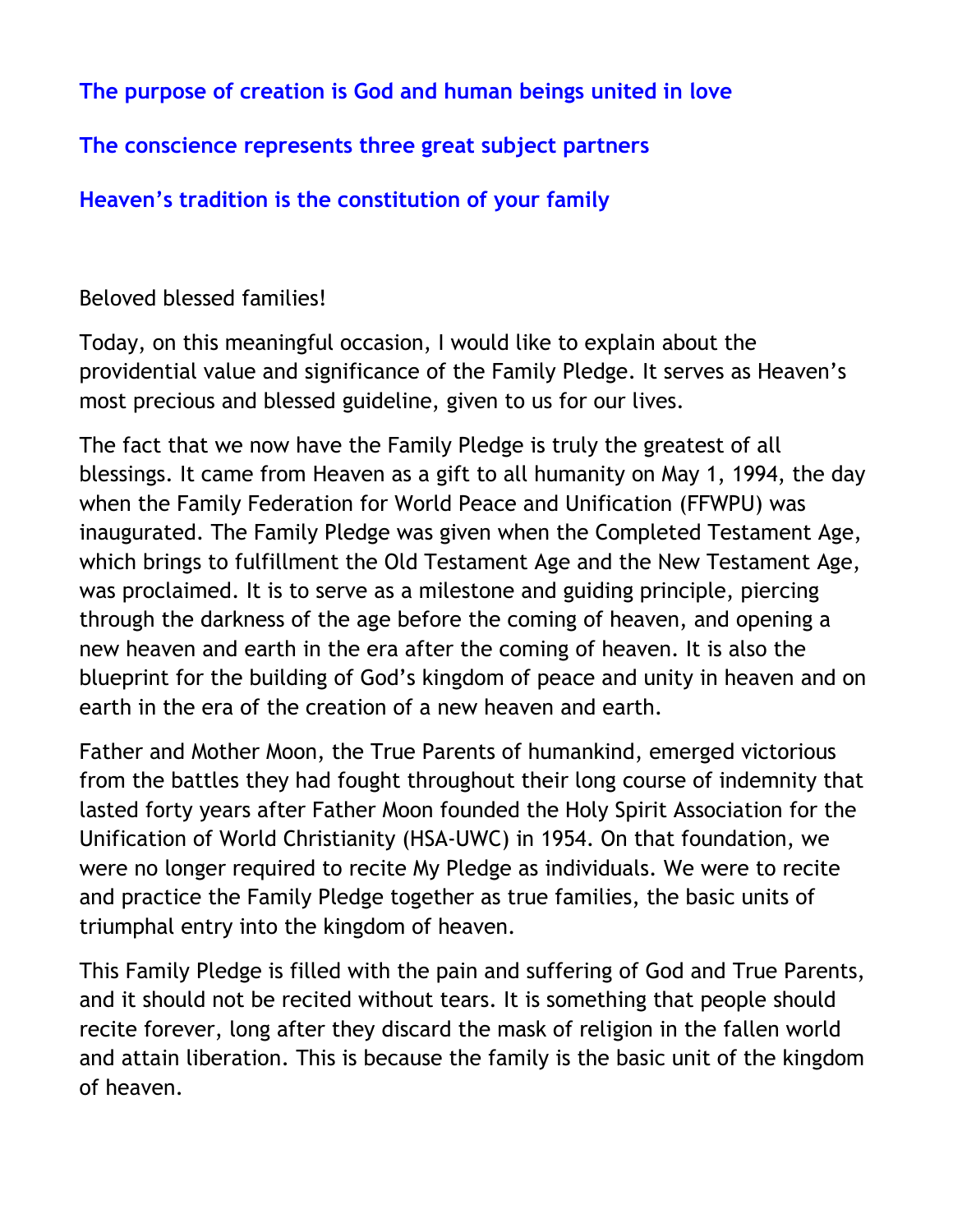#### <span id="page-2-0"></span>**[The Family Pledge is the absolute standard and constitution for the](#page-0-0)  [establishment of God's kingdom of Cheon Il Guk](#page-0-0)**

Ladies and gentlemen, have you ever heard of the term "Family Pledge" anywhere in the world? It has appeared for the first time in human history. In the beginning, God lost the true family through the Fall of the first man and woman. He had created them to be His children and the first ancestors of humankind. Consequently, as God has the providential mandate to fulfill His ideal for the creation to an absolute standard, He instituted and proclaimed the Family Pledge. It is God's blessing to human beings that they would establish the prototype of all true families—of ideal families on earth—and return eternal joy to God. It is an essential tool for building the kingdom of heaven on earth and in heaven in which your families can live while directly serving and attending God.

The precondition to properly recite the Family Pledge is first and foremost to attain a state of complete mind and body unity, which is the state of having a single focus of one's heart, body, outlook and harmony. This means that we must reach the standard of perfecting our character through absolute faith, absolute love and absolute obedience. Our body should fully obey the orders of our conscience, which was given to us as our first parent, teacher and owner.

Furthermore, all of our family members must perfect the basic framework of the unity of the mind and body, the unity of parents, the unity of husband and wife, the unity of parents and children, and the unity among siblings, centered on Heaven's will. In other words, all of us are to perfect a sphere of unity in true love. Only then can we recite the Family Pledge. That is why the Family Pledge serves as the absolute standard and constitution in the creation of the kingdom of peace and unity in heaven and earth, beyond the Completed Testament Age.

From now, people will succeed in life not as individuals but as families. This means that only true model families that acquire the recognition and respect of all people can stand in a position that can lead the world. The perfection of the family is Heaven's greatest and highest blessing, but it is also a fearsome responsibility. It is the cornerstone of the building of *Cheon Il Guk*. Creating true families is the shortcut to acquiring citizenship in God's Kingdom.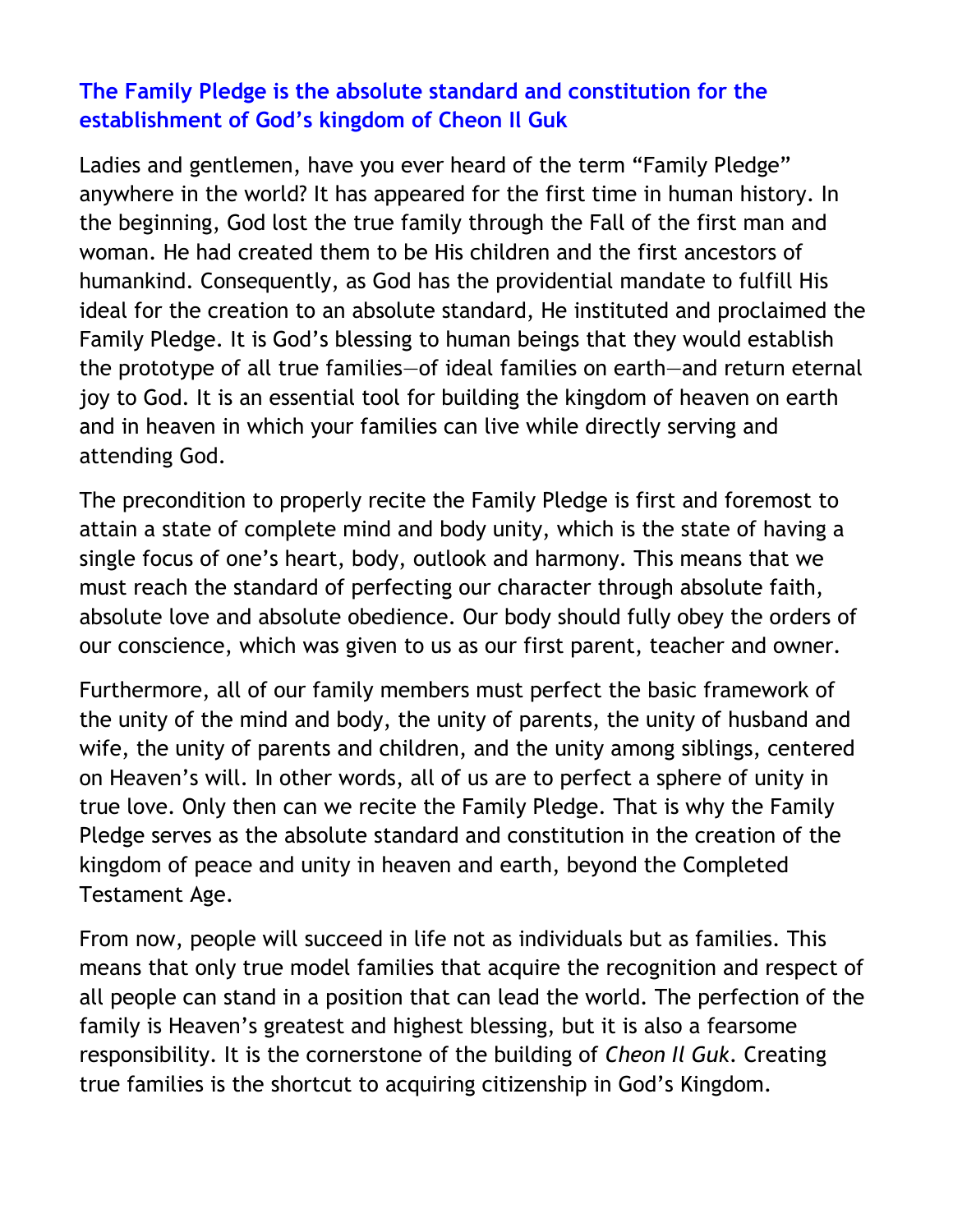Beloved blessed families, the Family Pledge is the greatest of all prayers. It is the record of True Parents' complete victory. It is the code of law that reveals the teachings of the Completed Testament Age, the age of "justification through attendance."

At the heart of the Family Pledge is the true family within the framework of true love. The Family Pledge serves as a bridge, connecting our lives to God. It is like an explosion of true love that completely captivates God. The Family Pledge is the energy and wisdom that brings true love to the center of the connections between the vertical and horizontal, north and south, and front and back, initiating eternal spherical motion. The Family Pledge is the key to the gates of the kingdom of heaven. The gates to the kingdom cannot be opened by a key made of gold or silver; they can be opened only by the key of a true family perfected through true love. That is why all eight parts of the Family Pledge have as a primary clause, "Our family….centering on true love."

Ladies and gentlemen, the age of justification by attendance means the time of attending God in our lives. Wasn't the first of the Ten Commandments revealed in the Bible about loving God?

In the era after the coming of heaven, God is revealing Himself in front of all people as the True Parent. That is why the movement that attends the True Parents represents Heaven's authority and power, and is incomparable to any force of this fallen world. What can prevent you from living a life of attendance that enables you to observe the living God with your own eyes and to experience Him with all your senses?

For the first time since the Fall of our original ancestors, history is governed by the True Parents. The original source has emerged that allows us to return to a new world through the internal relationship with True Parents. That relationship can bring Satan to submission. It is the center through which God is to be liberated. You all should offer thanks for the amazing grace of being able to live together with the True Parents and to receive their instructions directly.

When you are completely one with True Parents, your nation, people, tribe and family can prosper. The True Parents are the embodiment and encapsulation of all glory in heaven and earth. Once you clearly understand their value, would you exchange the True Parents for all the money in the world? Their value is such that they cannot be replaced even at the price of your life.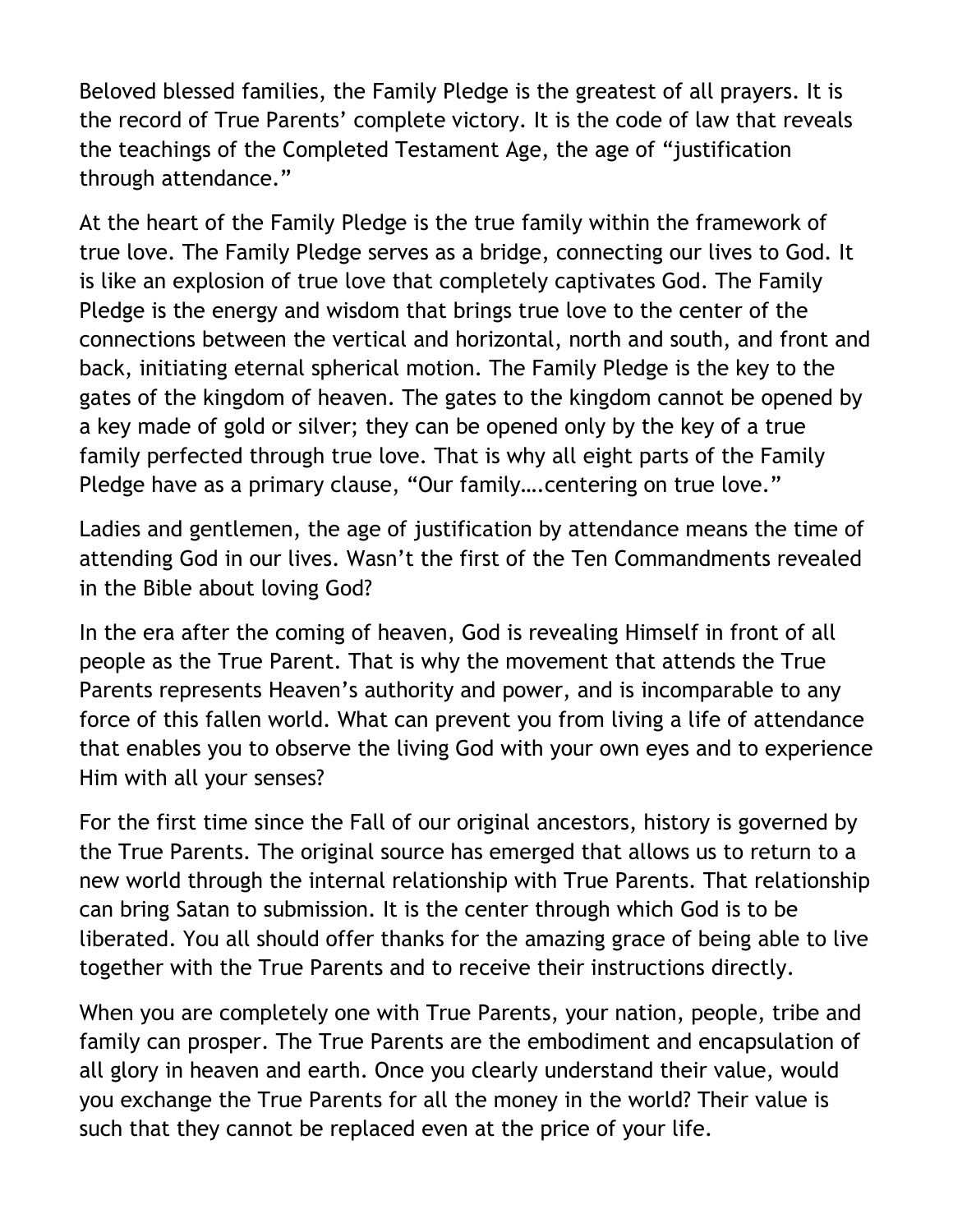# <span id="page-4-0"></span>**[Explanation of Each Part of the Family Pledge](#page-0-0)**

# **1. [Seek our original homeland and build the kingdom of God](#page-0-0)   [on earth and in heaven](#page-0-0)**

The first part of the Family Pledge is "Our family, the owner of *Cheon Il Guk*, pledges to seek our original homeland and build the kingdom of God on earth and in heaven, the original ideal of creation, by centering on true love." You should know that being able to recite the Family Pledge is one of the best pieces of news in all of history.

The "ideal of creation" refers to the ideal world with God at the center. It is the ideal of creation to build the kingdom of God on earth and in heaven. However, since that ideal could not be attained due to the Fall, we must achieve it through restoration. This means that we must build the kingdom of God on earth and in heaven, the original ideal of creation, by seeking our original homeland.

Because the family was lost due to the Fall, we must now build God's family. This is not an individual's task. It is rather the task of our families, the owners of *Cheon Il Guk*. Centering on true love, our families must "seek our original homeland and build the kingdom of God on earth and in heaven, the original ideal of creation."

The "original homeland" referred to here is the original homeland centered on families. That is why all of you must go back to your own hometown and establish God's kingdom on earth and in heaven. Once you restore your hometown, your nation and the world will be unified naturally. Then, there will be nothing further for you to worry about.

People who have lived on earth in a unified family centering on God's true love, where the kingdom of God on earth and the kingdom of God in heaven are one, will become a family of the heavenly kingdom. We no longer live in the age of individual salvation. Religions, and Christianity in particular, talk about the salvation of the individual, but that will not suffice. God's will is for the salvation of the family. Restoration must occur in the family because the Fall destroyed the ideal for the family. That time has now come. In all of history, this has never before happened on earth. Finally, the family has entered the era of settlement.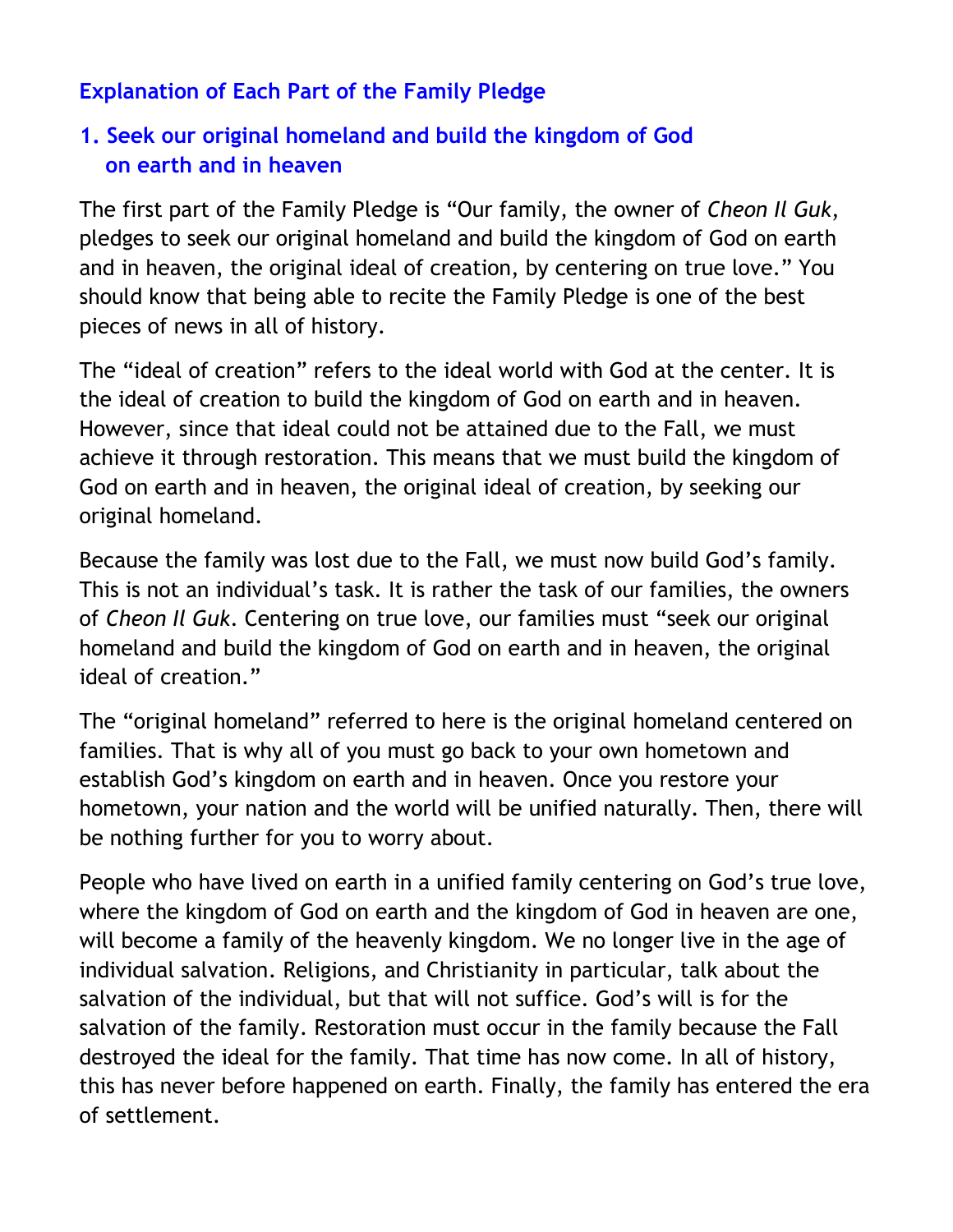It is through families that we must build the kingdom of God on earth and in heaven, the original ideal of God's creation. Because we lost the family, our families must restore that kingdom. The original homeland is centered on families, not on a nation. That is why I am saying that you must return to your hometown. If you still have a family there, you must go back to your hometown and build God's kingdom on earth and in heaven. Once we restore our hometowns, our nations and the world will naturally harmonize. The heavenly kingdom on earth and in heaven will automatically be established. This is to unfold centering on true families.

"Our family pledges to...build the kingdom of God on earth and in heaven, the original ideal of creation." Here we say "build." Why do we use that word? It is because we must create God's kingdom. It will not come about by itself. We must build it ourselves. This current world is already hell on earth, and it is connected to hell in the spirit world. We must recreate this world and turn it around 180 degrees.

Again, it is the mission of all families who have received the Marriage Blessing from True Parents to seek the original homeland and build the kingdom of God on earth and in heaven, the original ideal of creation. It is not just as individuals, but as families, that you must complete the building of God's kingdom. This is your first pledge as blessed families.

# <span id="page-5-0"></span>**2. [Perfect the dutiful family way of filial sons and daughters,](#page-0-0)   [patriots, saints, and divine sons and daughters](#page-0-0)**

The second part of the Family Pledge is "Our family, the owner of *Cheon Il Guk*, pledges to represent and become central to heaven and earth by attending God and True Parents; we pledge to perfect the dutiful family way of filial sons and daughters in our family, patriots in our nation, saints in the world, and divine sons and daughters in heaven and earth, by centering on true love."

"Our family… centering on true love." True love refers to love that appears where there is unity between mind and body, between husband and wife, and between parents and children. If you fail to practice this standard of true love, then you will surely be in trouble when you go to the spirit world.

That is how fearsome the Family Pledge is. You should always live by it. If in your family, the father were to violate even one part of the Family Pledge, then the mother and children would all be jointly responsible. The entire family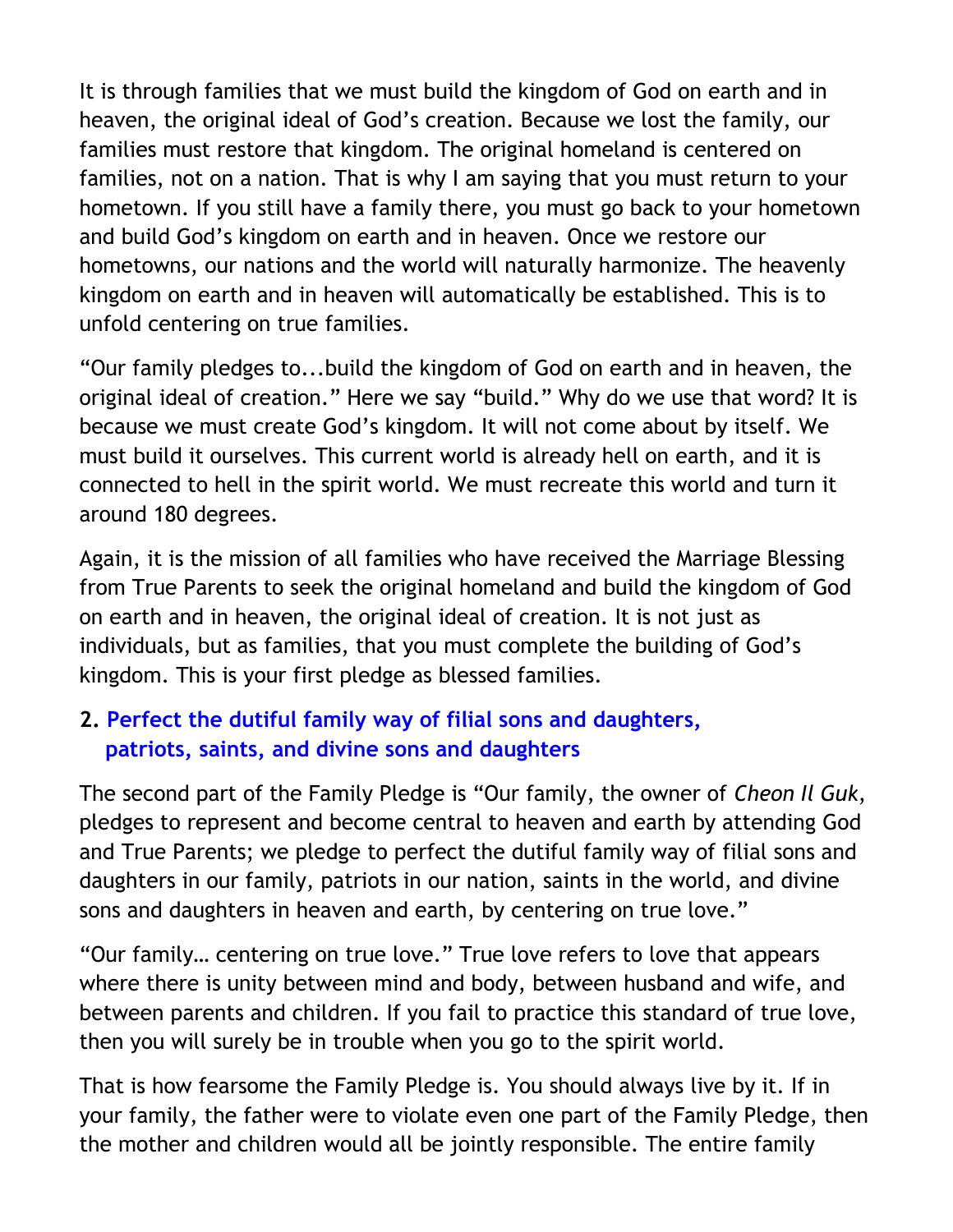would have to take joint responsibility for it. The significance of Eve's Fall was that it brought about the Fall of Adam's entire family.

This part of the Family Pledge also states "… by attending God and True Parents…" We human beings were originally to attend and honor God and True Parents, but we were driven away due to the Fall. As a result of the Fall, we lose the value of our existence unless we attend God and True Parents.

God is the vertical true parent and the True Parents are the horizontal true parents. We are to be born from the union of these two sets of true parents. God is the vertical parent, and perfected Adam and Eve are the horizontal parents. On the foundation of these two sets of parents becoming one, we can also achieve unity, and be connected to God and Heaven. For this reason, nothing can be accomplished unless we attend God and True Parents.

Then, what kind of family is a family that represents and becomes central to heaven and earth? It is the ideal family that God envisioned prior to the Fall of Adam and Eve. The representative and central family in heaven and on earth refers to the family that represents heaven and grows this relationship with God in expanding circles through the eight stages in both the vertical and horizontal realms on earth. What I am saying is that the family comes to the position where God representing heaven and the True Parents on earth are united perpendicularly.

At the center of such a family, you must become a filial son or daughter; in such a nation you must become a patriot; in such a world you must become a saint; and in such a heaven and earth you must become a divine son or daughter. "We pledge to perfect the dutiful family way of…divine sons and daughters." Each family member, as an individual, should be able to attain the position of a divine son or daughter. When such divine sons and daughters who are members of the same family gather together, a family of divine sons and daughters is formed. This is what we are pledging.

We are pledging to represent and become central to heaven and earth by attending God and True Parents. For this, our family must determine to fulfill the dutiful family way of filial sons and daughters in the family, patriots and virtuous women in the nation, saints in the world, and divine sons and daughters in heaven and earth—everything that Heaven desires. We are saying that we will, as parents, educate our children, educate citizens in the nation, educate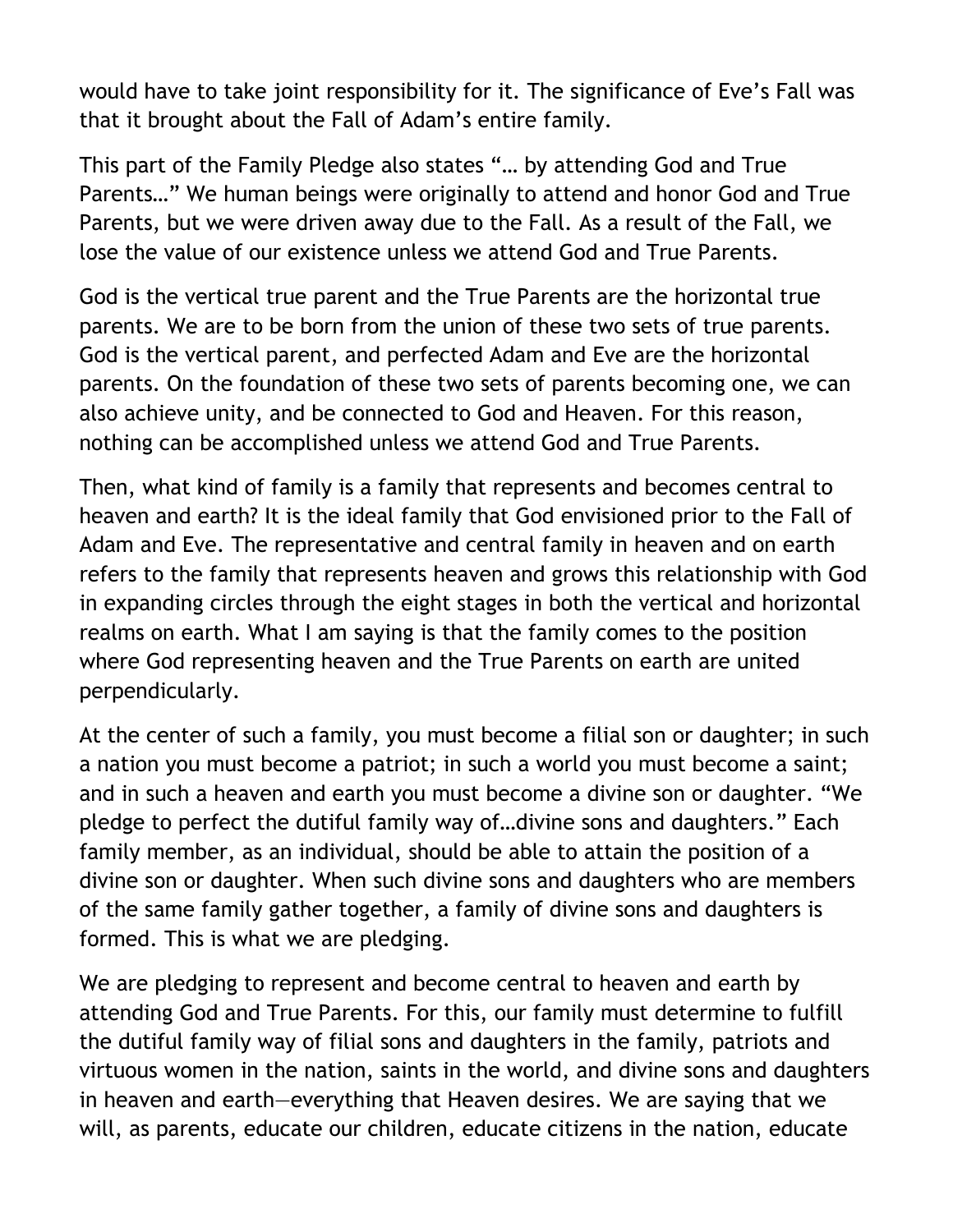saints in the world and make them qualified to become family members in the heavenly kingdom both in heaven and on earth—that is, members of families of divine sons and daughters.

That is why we say, "Our family, the owner of *Cheon Il Guk*, pledges to represent and become central to heaven and earth by attending God and True Parents; we pledge to perfect the dutiful family way of filial sons and daughters in our family, patriots in our nation, saints in the world, and divine sons and daughters in heaven and earth, by centering on true love."

# <span id="page-7-0"></span>**3. [Perfect the Four Great Realms of Heart, the Three Great Kingships](#page-0-0) [and the Realm of](#page-0-0) the Royal Family**

The third part of the family Pledge is, "Our family, the owner of *Cheon Il Guk*, pledges to perfect the Four Great Realms of Heart, the Three Great Kingships and the Realm of the Royal Family, by centering on true love."

The Four Great Realms of Heart and the Three Great Kingships would have been fulfilled had Adam and Eve not fallen. But for the Fall, they would have fulfilled these and become God's royal family. This part of the Family Pledge refers to restoring fallen people and making them into the royal family. The families who receive the Marriage Blessing need to fulfill this mission.

Conjugal love should take place where the Four Great Realms of Heart and the Three Great Kingships are achieved. For a man and a woman to receive love from each other, they need to stand in such a position. Otherwise, they are not to love each other. Yet these realms and kingships cannot be realized without love. That is why man absolutely needs woman, and vice versa.

Blessed families should strive every day to achieve this goal. However, it cannot be fulfilled with only a theoretical faith where you think that you should be able to fulfill your goal simply because God does it in such-and-such a way. This is a practical matter and it is set right before your very eyes.

#### <span id="page-7-1"></span>**4. [God's ideal is the creation of a universal family](#page-0-0)   [encompassing heaven and earth](#page-0-0)**

The fourth part of the Family Pledge is "Our family, the owner of *Cheon Il Guk*, pledges to build the universal family encompassing heaven and earth, which is God's ideal of creation, and perfect the world of freedom, peace, unity and happiness, by centering on true love."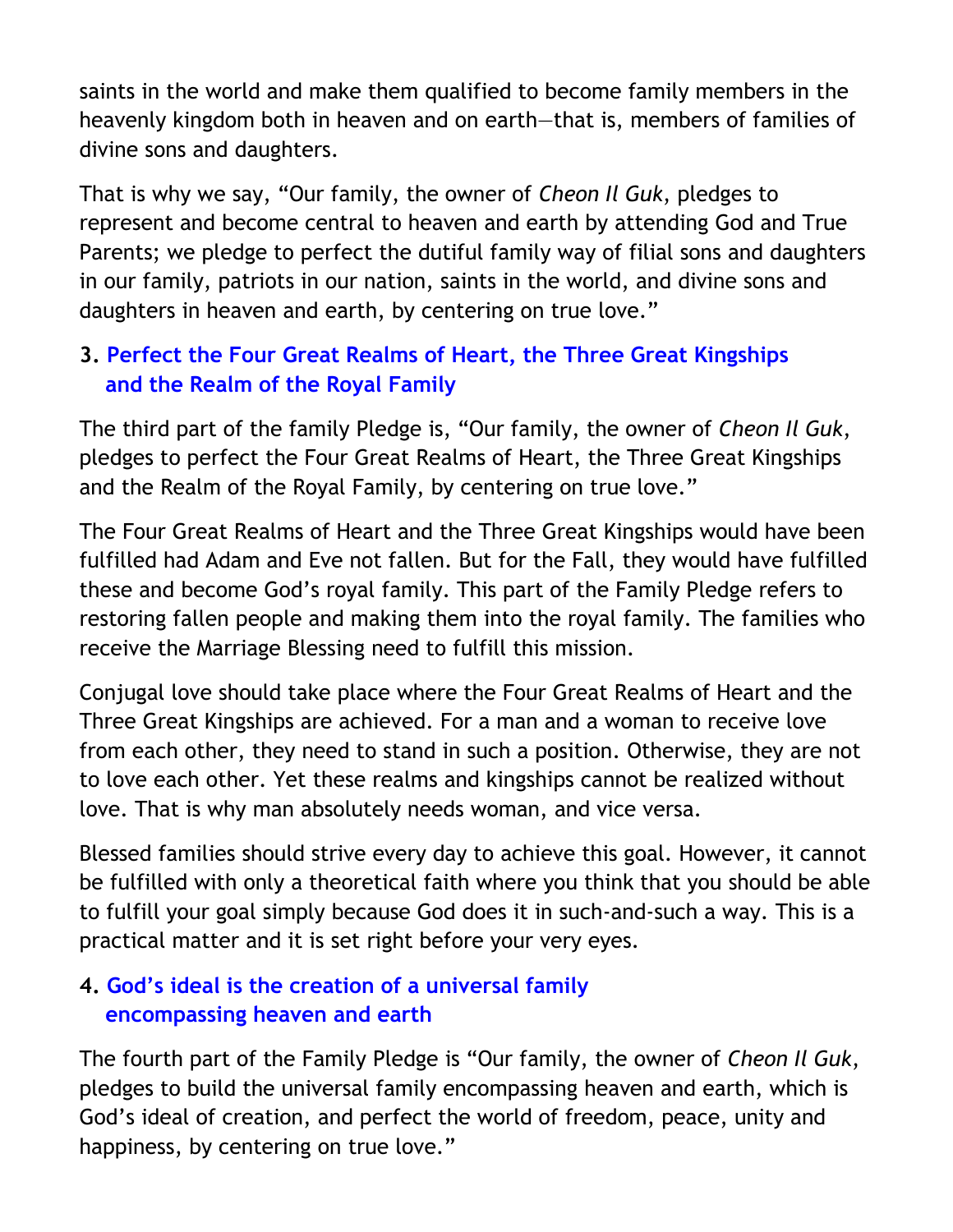God's ideal is that the world becomes one family, or household, under God. If those who have actualized the Four Great Realms of Heart and Three Great Kingships recite the Family Pledge, there should be only one family under God rather than two families, or many. By building the universal family encompassing heaven and earth—the ideal of God's creation—we should establish that one family under God.

To give you an example using air, when there is a lack of air in a low pressure system, air from a high pressure system flows in and fills it up. Similarly, water in a higher place will automatically flow down to fill up a lower place. Equilibrium is the ideal.

In the world today, there are advanced nations and underdeveloped nations. In the advanced nations people have a lot, and end up discarding leftover things, whereas people in underdeveloped nations lack many things, especially food. They may even starve to death. Twenty million people die of starvation each year. Do you think that is God's will? What the advanced nations are doing is oppressing the universe's natural system of interaction. If this continues, the advanced nations will be unable to avoid divine punishment. Heaven will not let this go unnoticed. Already signs of judgment are appearing in various places. One of the signs is the prevalence of sexually transmitted diseases, and another is drug and alcohol abuse. Both free sex and homosexuality are the madness of the lowest of the human race. God detests such behavior the most; Satan, on the other hand, praises such behavior the most.

I, Rev. Moon, am leading a movement to save the tens of thousands of people who are dying of starvation and malnutrition each day in the underdeveloped nations, even if it means making people go hungry in the consumer paradise of advanced nations such as the United States. Despite disorder in the human race, the natural world is constantly trying to maintain equilibrium.

When we pledge to "build the universal family encompassing heaven and earth, which is God's ideal of creation, and perfect the world of freedom, peace, unity and happiness" the word "freedom" here does not mean only the freedom of an individual, but the freedom, peace, unity, and happiness of all the people of this world as one family under God. It refers to a world whose people are living in happiness. That is why we should develop movements in all villages, towns and cities throughout the world. In any place of wealth, we need to set up structures through which it can be shared.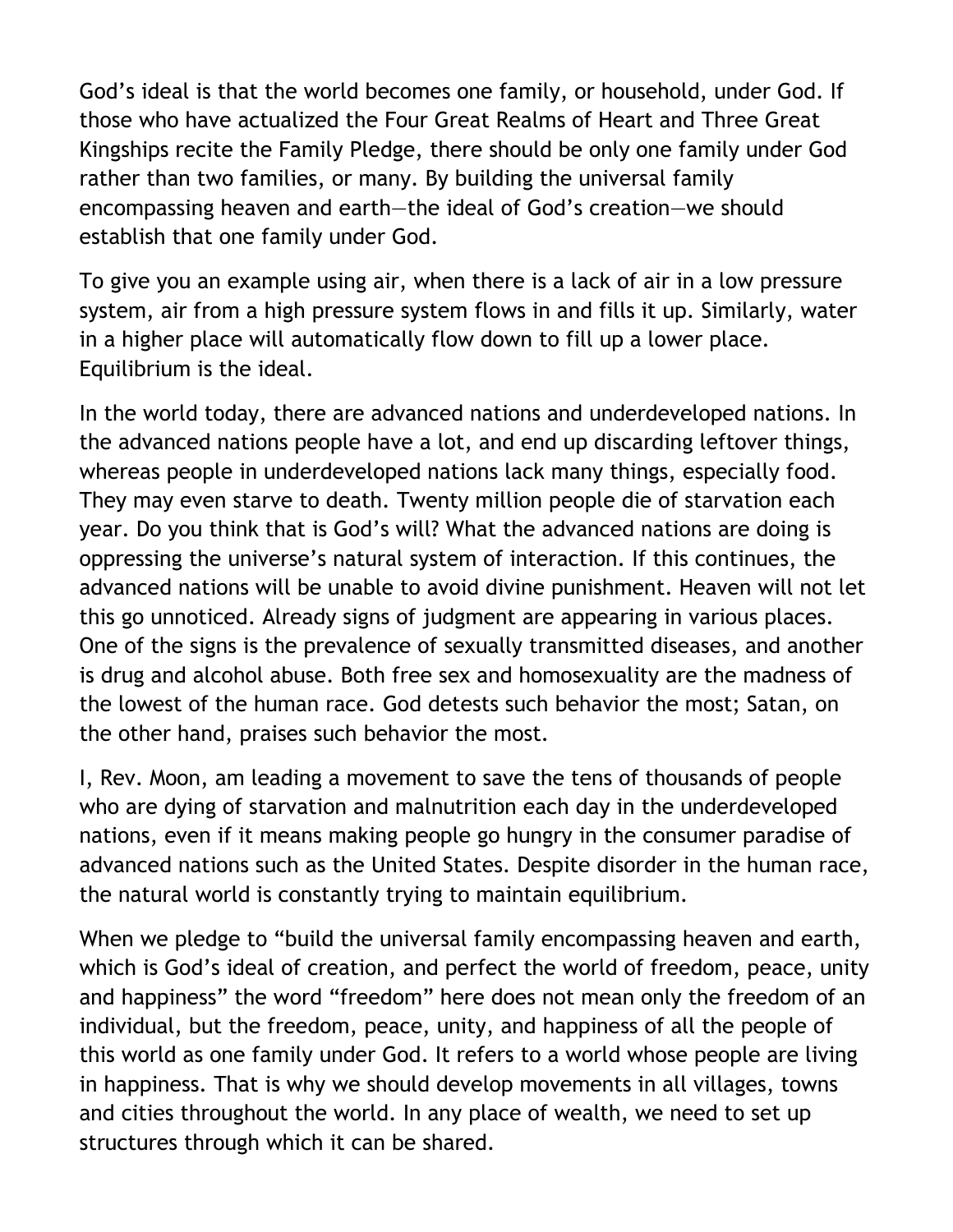Ladies and gentlemen, a world of one universal family is a world filled with families who have received the Marriage Blessing. When you go to the spirit world, you will find people from all over the world living together. All five colors of the human race are gathered there. The question is who among these people is truly prepared with a family ideal that can unite the past, present and future? Such a person will become a central leader in the spirit world. That is why we must train for this while we are on earth. We have to receive that training on the basis of mind and body unity.

There are many people in this world who betray their conscience and act according to their body's desires. They hoard money, commit fraud, come up with schemes, and defame others. However, money accumulated in this way will eventually strike them back in the form of a rod of judgment.

It is the same in the spirit world. No matter how learned a person may be, if he uses the knowledge he has gained for his own sake instead of for the greater good, that knowledge will come back and strike him. That person will be thrown into hell. We should live for the sake of the world centering on the ideal of one global family, God's ideal. Yet, if we ignore the world and live only for our own sake, the world will judge us.

I have not asked you to recite the Family Pledge centering on my family. You are to pledge centering on your own families. Everyone is equal. I, Rev. Moon, will pledge representing my family, but on behalf of all families. That is why we say, "Our family, the owner of *Cheon Il Guk*, pledges to build the universal family encompassing heaven and earth, which is God's ideal of creation, and perfect the world of freedom, peace, unity and happiness, by centering on true love."

#### <span id="page-9-0"></span>**[5. Stagnation leads to death](#page-0-0)**

The fifth part of the Family Pledge is "Our family, the owner of *Cheon Il Guk*, pledges to strive every day to advance the unification of the spirit world and the physical world as subject and object partners, by centering on true love."

We must first think about the spirit world. It is in the position of the subject partner, and the physical world is the object partner. Do you think there are more people living in the spirit world or on earth? The population of the spirit world is far greater than the population of the earth.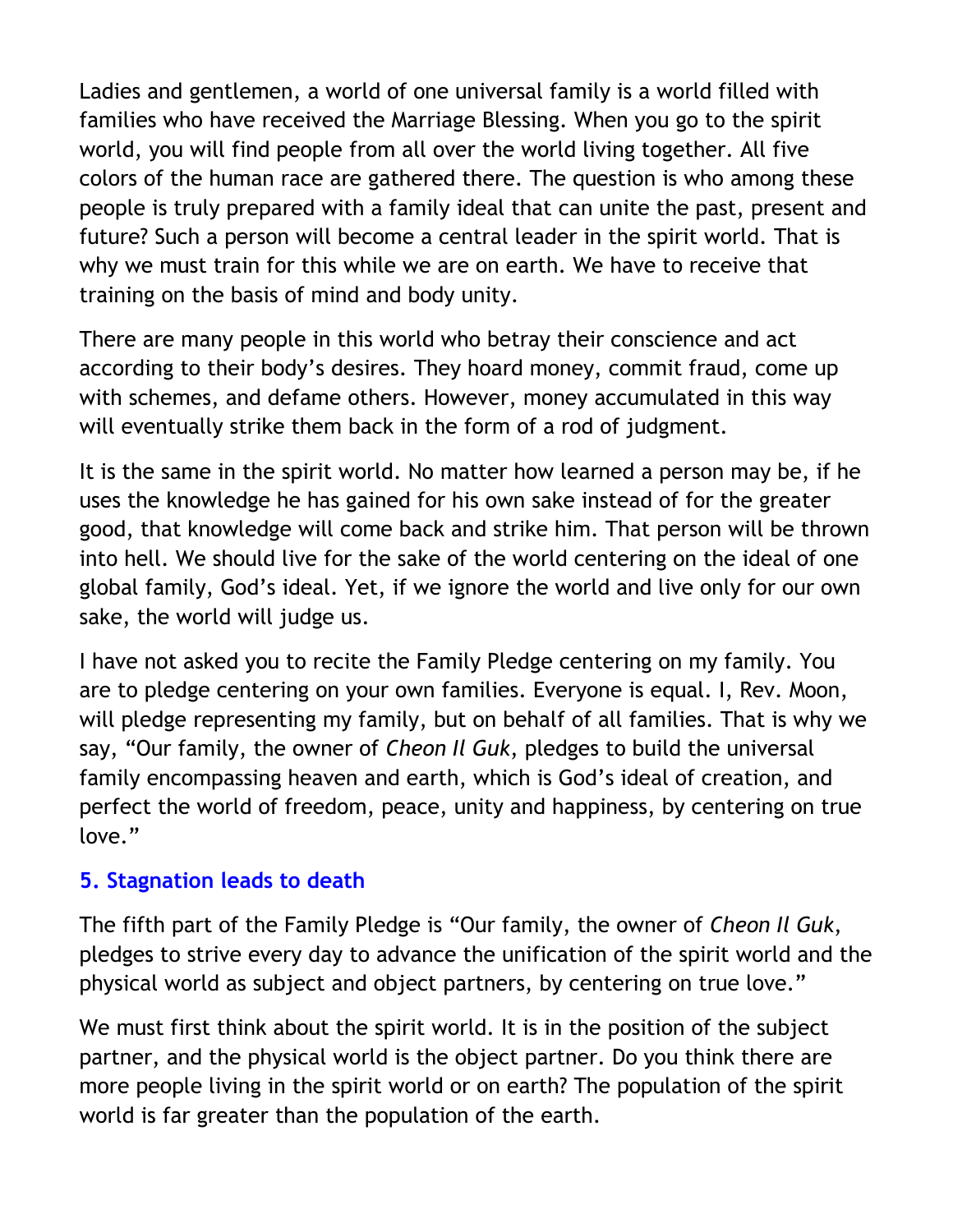The spirit world is the subject partner, yang, and the physical is the object partner, yin. In the same way, the mind is in the subject partner position and yang to the body, which is in the position of object partner, yin. The body represents the physical world and the mind the spirit world.

If we act in such a way that we do not recognize the mind and the world of the mind as the subject partner, we are bound to go to hell. If we have lived in such a way that our body has led our mind, we should now live so that our mind leads our body and subjugates it. I am saying that such a time has come.

In our daily life we should have a consciousness that the spirit world is the subject partner. Unless we reach perfection on earth—the object partner—we shall not be able to establish the foundation for perfection when we pass into the spirit world. There is a direct relationship between the two worlds. Only when the spirit world is linked to us every day, every year, throughout our entire life, it becomes our second sphere of activity and place of residence when we go there.

In other words, "the unification of the spirit world and the physical world as subject and object partners" means that the two worlds must constantly move towards oneness. To strive every day to advance this unification means to develop and progress. We are prompted to do it quickly. We must not stop. If we do, we are already falling away toward hell and death.

Stagnation leads down to hell whereas pushing forward leads to development. To sleep long hours and be lazy, gluttonous and self-indulgent are not acceptable in relation to God's providence. We should keep ourselves busy. Life is short. Run without resting, just like me. Run even without sleeping. Only then can you be connected to the world that you hope for. How can you be connected to the world that you do not even think about? This is how oneness is brought about. We should think about both the spirit world and the physical world as partners.

#### <span id="page-10-0"></span>**[6. Become a family that moves heavenly fortune](#page-0-0)**

The sixth part of the Family Pledge is "Our family, the owner of *Cheon Il Guk*, pledges to become a family that moves heavenly fortune by embodying God and True Parents, and to perfect a family that conveys Heaven's blessing to our community, by centering on true love."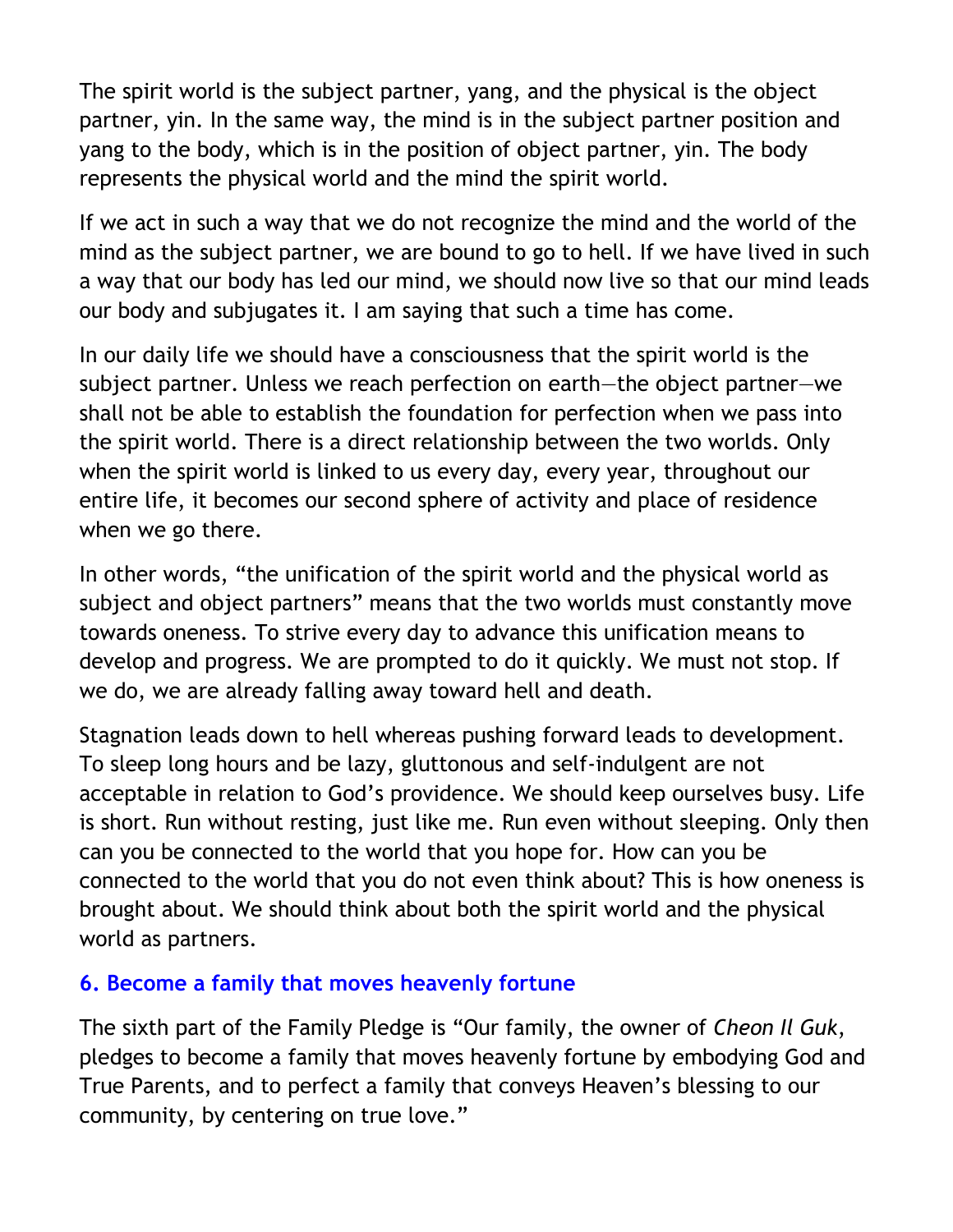"Our family pledges…by embodying God and True Parents..." You are a family that embodies God and True Parents. The families that embody God and True Parents are the families that mobilize heavenly fortune. When we say that we pledge to "become a family that moves heavenly fortune… [and] conveys Heaven's blessing to our community," we are not saying that we want to be blessed by God and enjoy a good life just for ourselves. We are saying that we are all ultimately to become part of the royal family and that everyone should be a citizen of God's kingdom of *Cheon Il Guk*.

We are making a vow to become a channel of God's blessing, sharing His blessing equally with all the people of the world. The family of God and the True Parents is one family. There is only one set of True Parents. However, since there are many blessed families throughout the world, God wants all of them to become channels that share the blessings of God and True Parents with others. You should strive to become such a family. This means that you are trying to enable everyone to receive many blessings.

# <span id="page-11-0"></span>**[7. Perfect the world based on the culture of heart,](#page-0-0)  [which is rooted in the original lineage](#page-0-0)**

The seventh part is "Our family, the owner of Cheon Il Guk, pledges, through living for the sake of others, to perfect the world based on the culture of heart, which is rooted in the original lineage, by centering on true love."

In our path of faith, the most important point is not to defile the original lineage. That means that your descendants should not stain their lineage in the same way as Adam and Eve did when they fell. That is why we say, "Our family pledges… to perfect the world based on the culture of heart, which is rooted in the original lineage..."

The world of God's heart, the world in heaven, the world on earth, and the world of True Parents' heart are all one. That is why we say that our family pledges "to perfect the world based on the culture of heart..." This is our ideal. The culture should not be two, but one. The cultures of the fallen world are complex and varied. Without establishing the world based on the culture of heart, there is no way for us to connect to heaven on all levels, from the individual to the family, tribe, people, nation, world, and eternal world.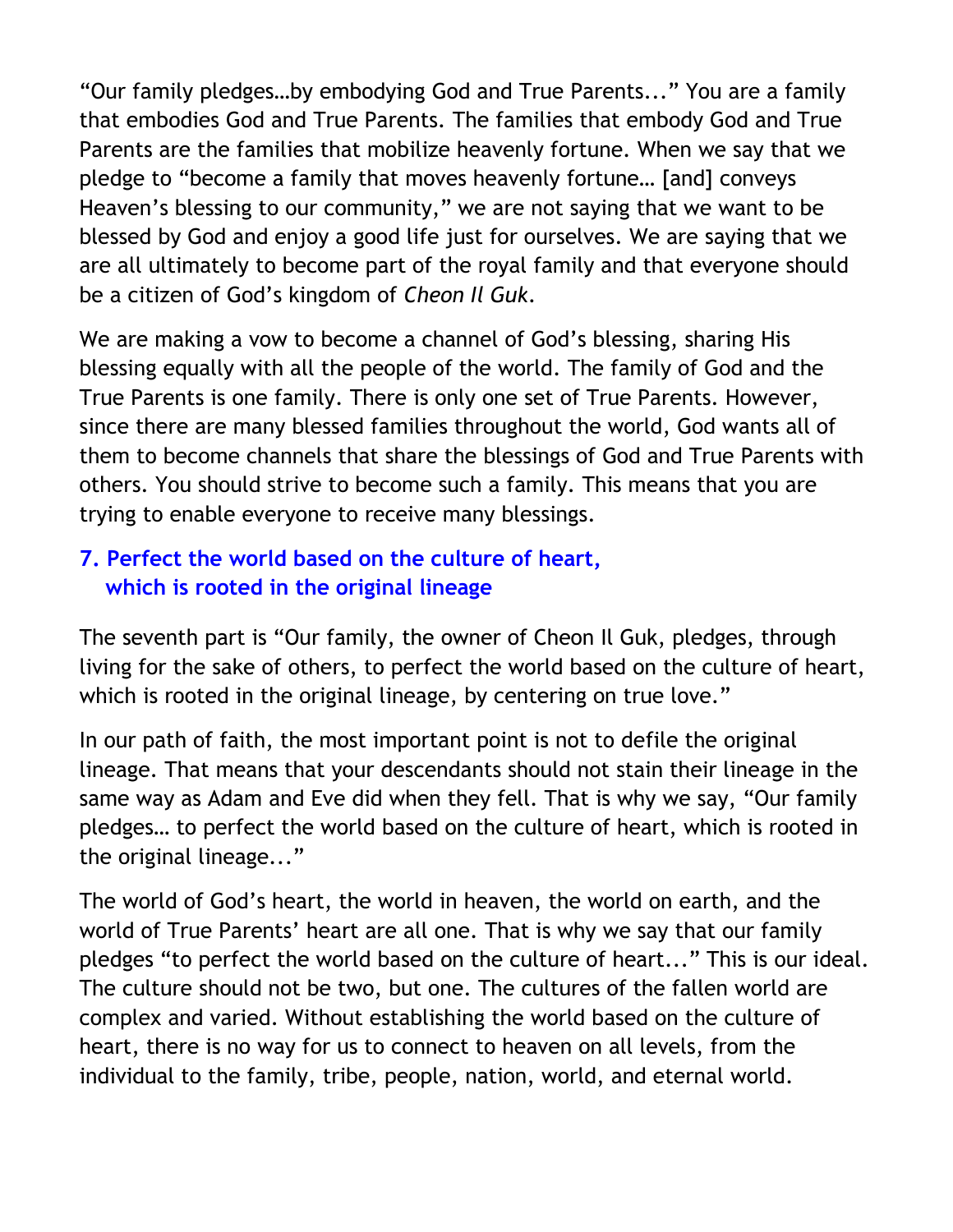Without that heart, the individual, family and tribe cannot be connected. Without a world based on the culture of heart, there is no way for us to make connections from the individual up to the cosmos. The world thus far has been going up and down in a zigzag fashion, and that is why it has not yet been able to reach the final destination, even after many thousands of years. Yet in the world based on the culture of heart, we can reach that destination right away. This is possible only through true love.

#### <span id="page-12-0"></span>**[8. Perfect the realm of liberation and complete freedom](#page-0-0) in the  [kingdom of God on earth and in heaven](#page-0-0)**

The eighth part is "Our family, the Owner of *Cheon Il Guk*, pledges, having entered the Completed Testament Age, to achieve the ideal of God and human beings united in love through absolute faith, absolute love and absolute obedience, and to perfect the realm of liberation and complete freedom in the kingdom of God on earth and in heaven, by centering on true love."

In your family you must bring the royal family into being by becoming a couple where each of you is united in mind and body. You should know that this is God's ideal for the creation, the fulfillment of the Completed Testament Age. The family where the man and woman are united in true love is the beginning of kingship. Originally, Adam's family was to be the royal family. From there, the king of the tribe, the king of the people and the king of the nation were to emerge. Then this kingship would have automatically continued on into the eternal spirit world. From the earth, it would have been connected eternally to that kingdom.

The words "Completed Testament Age" refer to our having advanced into a new age. It is the time when the world will be united, creating a peaceful world that begins with the family and progresses to the tribe, people, nation, world and even to all of heaven and earth. It represents the whole; it is not confined to the family unit. We were able to enter the Completed Testament Age only after going beyond the level of the world and that of the whole. Through the new family that perfects the Four Great Realms of Heart and the Three Great Kingships, we can go beyond the realm of the world and achieve the required model for the Completed Testament Age. When this happens the world will become one unified world—the ideal heavenly kingdom of peace.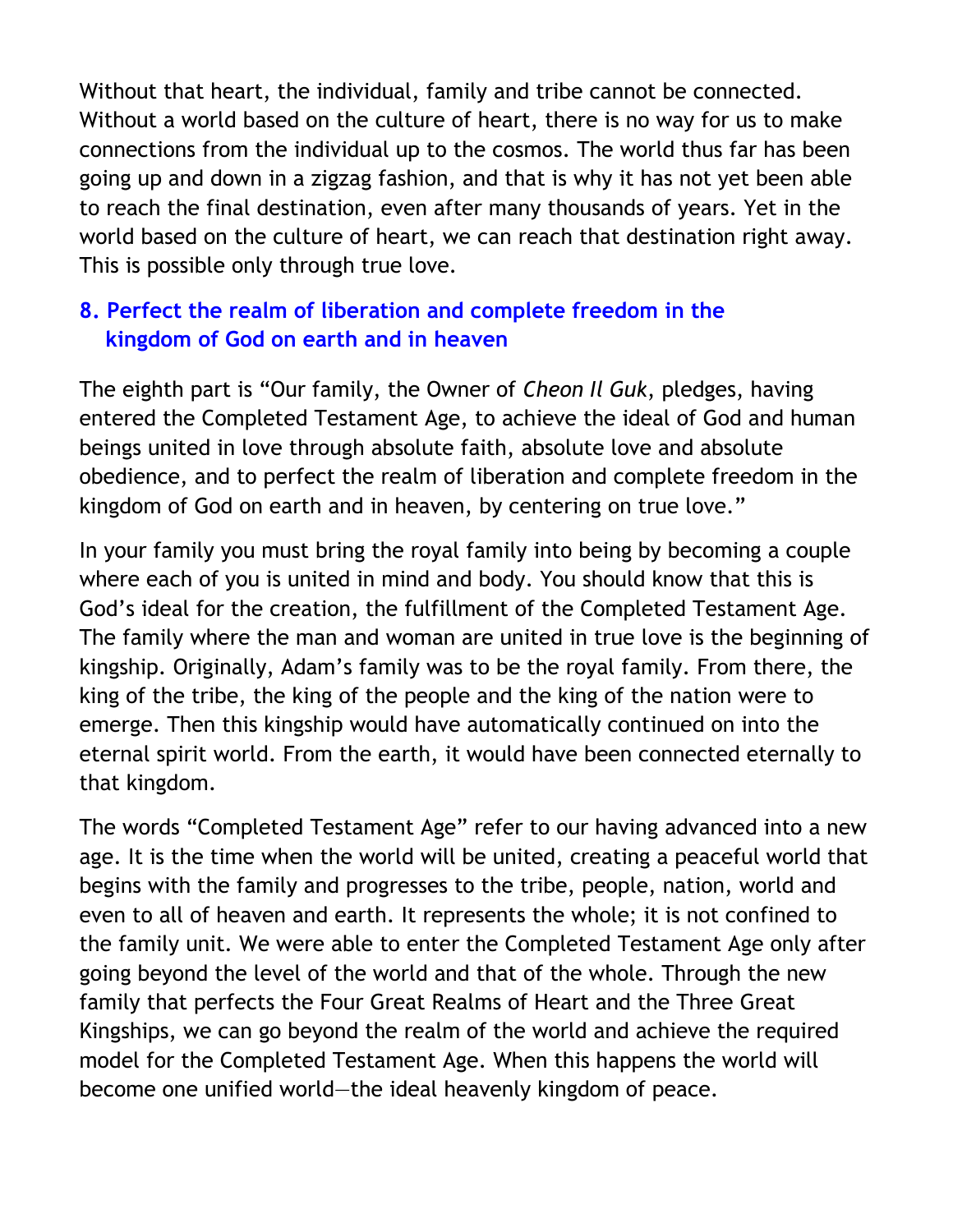Ladies and gentlemen! Absolute faith, absolute love, absolute obedience! These constitute God's ideal of creation. God began creating all things based on absolute faith. He initiated His Creation for the sake of His object partners of absolute love. Absolute obedience means that there is no awareness of "self." It is a state of absolute zero—complete nothingness. When God empties Himself and returns to nothingness, a natural and reciprocal circular motion begins. Because you give everything out and have nothing more to give, everything will come back to you. This is the origin of interaction in the universe, and the principle that everything comes back to you after you invest completely.

For this reason, you must not insist on your own way. If you do, you will come to belong to the devil. You must not let Satan use anything that comes through your five physical senses. Make it so that your eyes, nose, mouth, feet and hands are used as if they were God's. And try to live your life based on this standard of absolute faith, absolute love and absolute obedience! God always has compassion for and assists such people. When you let go of yourself, God can be with you.

Ladies and gentlemen, God created you as His absolute partners of love, totally investing Himself. He created you because He needed you as His genuine object partners of love. Without having a substantial form, either in the physical world or in the spirit world, God was unable to relate to His children. That is why He had to acquire a physical form. That form is of the perfected True Parents.

God wanted object partners of love on earth that He could love. That is why He began His Creation. God created us human beings as His absolute object partners of love, and granted us the ability to reproduce so that we might live for eternity through our descendants. This is the essence of God's creation.

#### <span id="page-13-0"></span>**[The purpose of creation is God and human beings united in love](#page-0-0)**

God is the root of love, the root of life, the root of lineage and the root of the kingdom of heaven on earth and the kingdom of heaven in heaven. Had Adam and Eve not fallen, God would have entered their hearts when they married and realized a loving oneness with them. God would have become the vertical True Parent, and Adam and Eve would have become the horizontal True Parents. We would have been born with the flesh and blood of these two sets of parents. Our mind would have become the vertical self and our body the horizontal self, and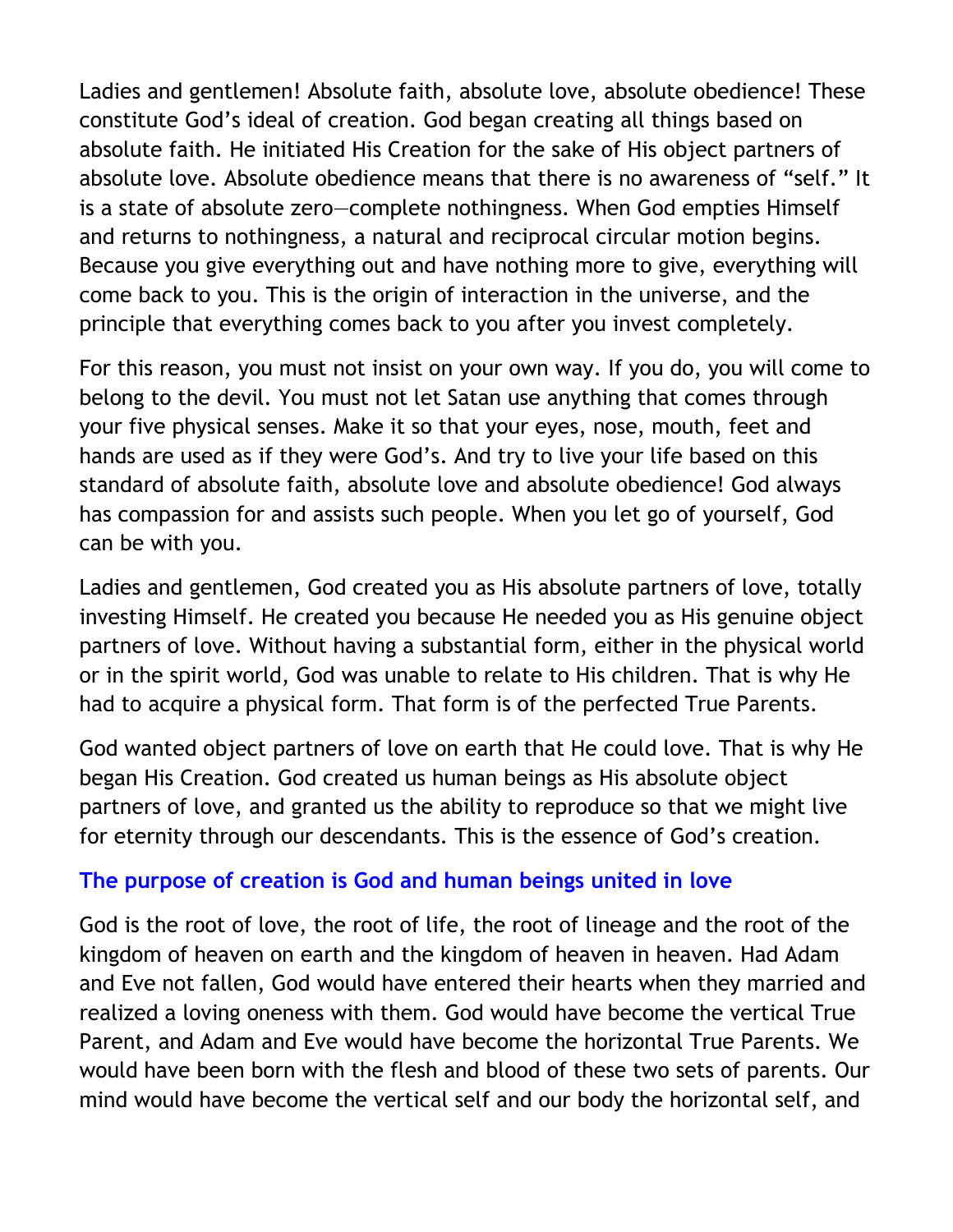we would have led lives based on one heart, one body, one outlook and one harmony.

In such a way, we are to perfect the unity of our mind and body by achieving unity with God in love and thus becoming His sons and daughters. Once we are in this parent–child relationship, we become God's princes and princesses. We can enjoy a parent–child relationship with God and inherit everything from Him. When we, as His children, become husbands and wives, and unite totally based on true love, we become a family that lives by attending God. That family becomes a base for peace and the ideal. When a man and a woman, each being one half, unite together, they become the base through which they fulfill God's ideal love as His partners.

In other words, through the perfection of human beings as beings of infinite value through true love, God also perfects true love, and completes the world of the ideal of creation where His eternal, ideal love dwells.

In the relationship between God and Adam's family, God was to be the first generation, Adam the second generation and Adam's children the third generation. God was to be in the position of the grandparent, Adam in the position of the parent, and the children in the position of the sons and daughters. In such a way, when three generations are firmly secured in your families, the grandparents stand in the position of God in His kingdom. They also are in the positions of the king and queen of the original physical world and spirit world. The parents stand in the position of the central king and queen representing the present kingdom of heaven on earth. The children, who represent the future, are in the position of princes and princesses who inherit the kingdom of heaven on earth and in heaven.

In this way, Adam's family and clan were to live as the royal clan with God as its center. After their life on earth, its members were meant to go to heaven and live in the eternal world. That is the purpose that we were meant to fulfill. Heaven is where people go to after living together on earth and attending their grandfather, who represents Heaven, as if he were God, attending their parents as the king and queen of the present world, and loving their children as the future princes and princesses. Heaven is the only place where peoples' desires, hopes and happiness are fulfilled.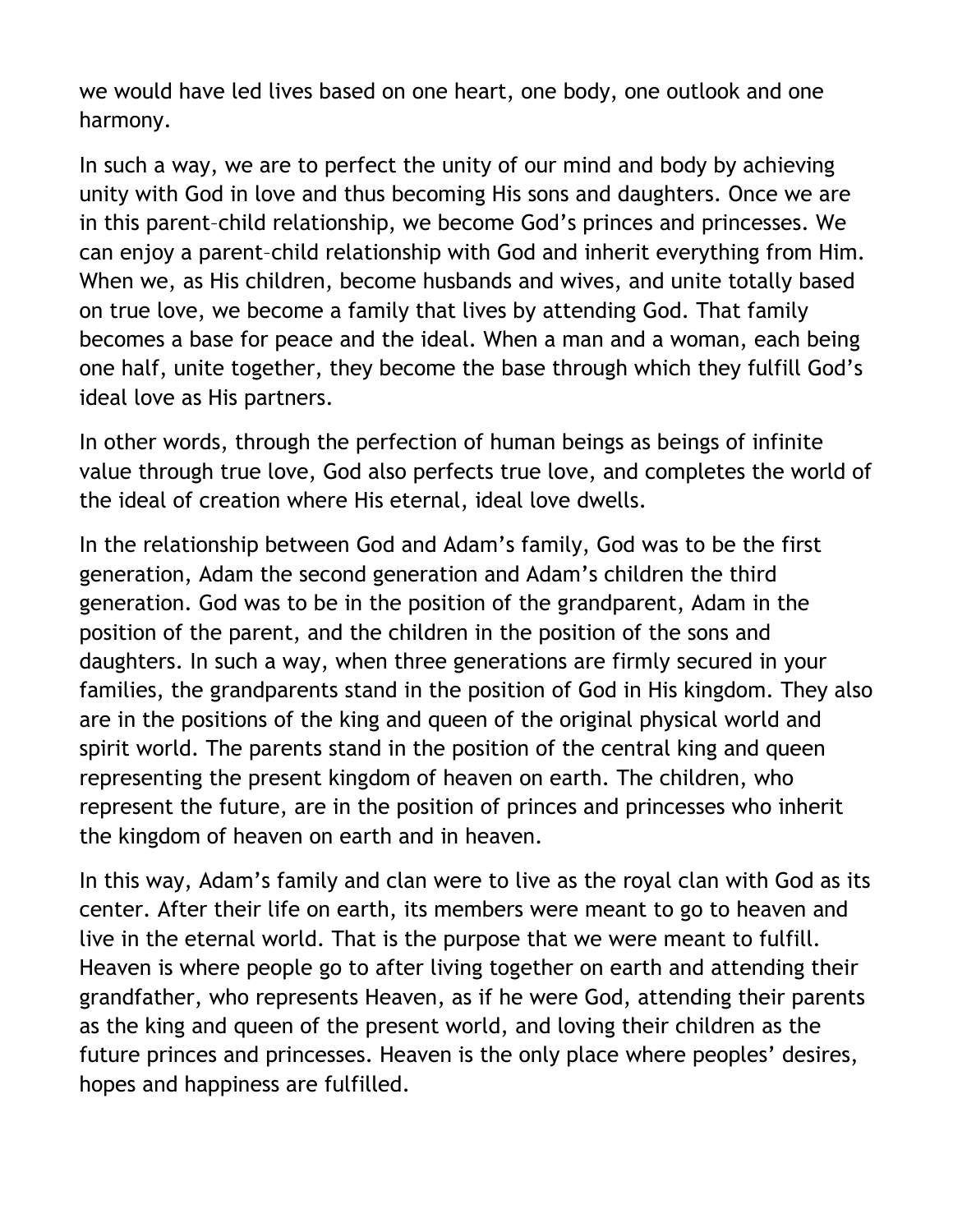The eighth part of the Family Pledge shows the way for us to live in the kingdom of heaven on earth. It is a path that is possible only through a life of absolute faith, absolute love, and absolute obedience. At the time of creation, God totally invested Himself with absolute faith and absolute love based on the standard of absolute obedience.

#### <span id="page-15-0"></span>**[The conscience represents three great subject partners](#page-0-0)**

Ladies and gentlemen, the conscience comes first and precedes your parents, your teachers and even God. Many people do not realize its value because the body has been dominating the conscience. That is how it is in this fallen, hedonistic world—a world in which many focus on physical pleasure and having fun. If we depend solely on money, we will become lost. We will be driven into reckless relationships of love that lead us to ruin.

We have lost the true love that was to be created from the unity of God and human beings in absolute faith, absolute love and absolute obedience. The first people were meant to become perfect without knowing anything about the Fall. They were to create a realm of unity with God. Yet everything was lost.

That is why we must establish the realm of the unity of heaven and earth. We must dissolve all the sorrow that we caused God for not having done so. Without releasing that pain and suffering, there can be no liberation for God or for human beings. Internally and externally, I have been resolving all of that. That is why I call this the perfection of restoration. It is the completion of restoration. That is what I am proclaiming now. It is because it must be brought to a conclusion in the right way.

#### <span id="page-15-1"></span>**[Heaven's tradition is the constitution of your family](#page-0-0)**

Beloved blessed family members! The question now is how you will guard the pure and true lineage that you have received from God. The Fall occurred in the Garden of Eden, even though it was an undefiled place. It will surely not be easy to protect the pure lineage in this evil and corrupt world of sin. So, the people born in this sinful world, no matter how much they suffer, must take responsibility such that the children of future generations receive and maintain the Marriage Blessing. It is their responsibility to create a pure and pristine environment that will never again be defiled.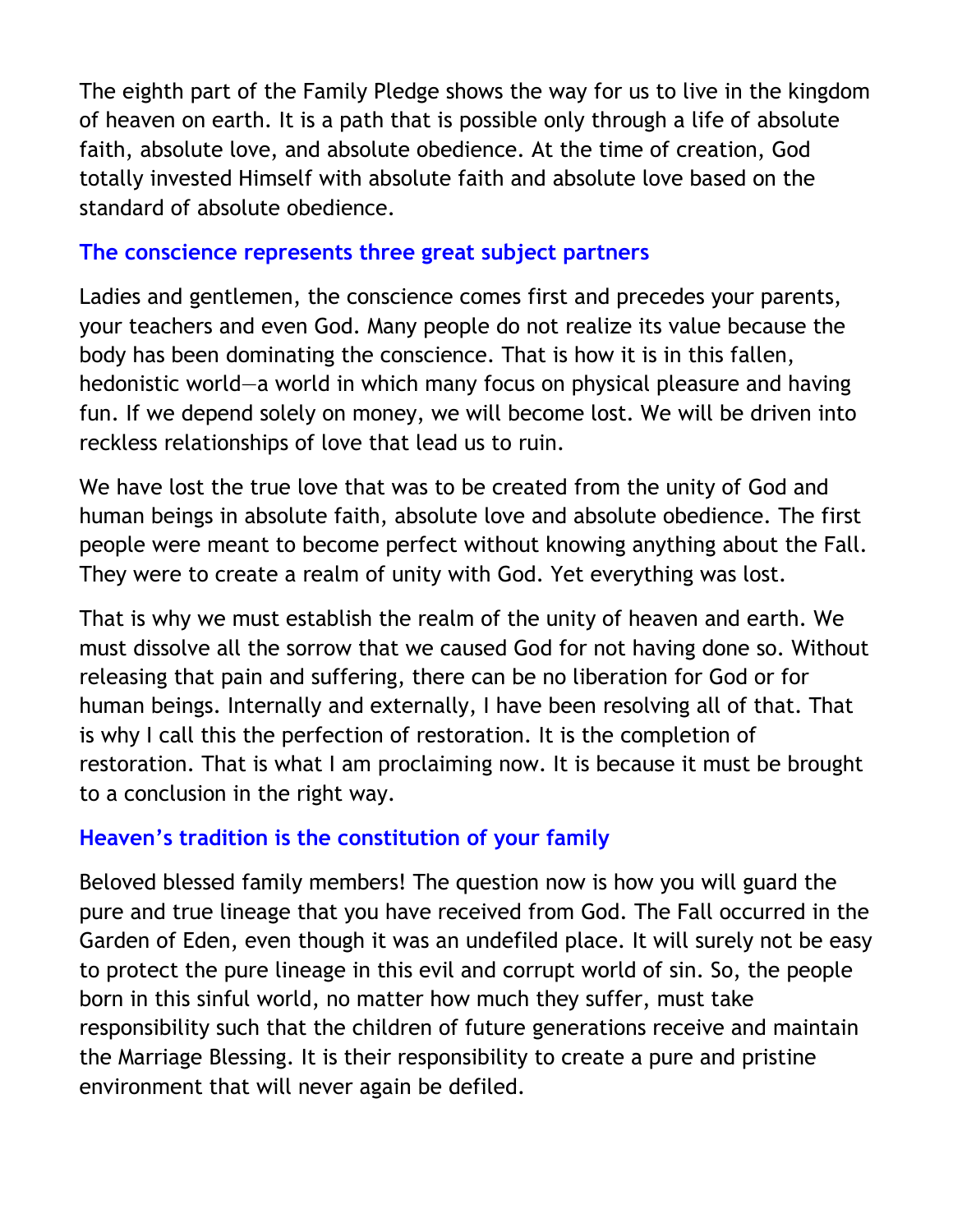Consequently, your families should not be secular families immersed in old habits. What is the best way to live for the future? It is to thoroughly educate your descendants. It is also essential to live an exemplary life for the sake of your descendants. Despite difficulties during the wilderness course, the people of Israel overcame the seven tribes of Canaan. In the same way, you must also gain victory in your own battle, no matter what hardships you have to endure. Parents must plant the way of Heaven, even if they die doing so. If you live for the sake of Heaven and the True Parents, your children will be blessed with heavenly fortune and naturally come to inherit the heavenly tradition.

The people of Israel entered the land of Canaan, but later perished. Why? It is because they eventually succumbed to the existing environment and adopted the prevailing habits and customs. The Israelites were tempted by the extravagant lifestyle of the Canaanites who ate better food and enjoyed a more comfortable life than theirs. The Israelites ended up coveting power and began to place their priorities on wealth and knowledge. They even began to marry gentiles—as long as they were from rich families. In this way, they betrayed the spirit of the chosen nation and ended up losing the heavenly tradition.

The lessons we learn from the Family Pledge come from universal, cosmic principles, not from any form of individualism. We should not try to avoid the various hardships that we face in our lives. We must boldly break through our circumstances and win the victory! To do this, our families must be armed with the tradition of the Family Pledge.

It is not, however, a task for just your families, or for a single generation. You must firmly and solidly establish the heavenly tradition over at least three generations. You have the mission of establishing a lineage that secures the tradition of the chosen people from generation to generation.

You must broaden your base of true love and unite the hearts of all peoples. Light a candle, offer incense and pray to become families that can unite the hearts of all peoples. Live and die to create a bond of true love with all peoples and with heaven and earth. If you live this way, God will protect your families through all ordeals and tribulations. It is God's desire to plant His seeds of love in such families.

Ladies and gentlemen, you must all establish the victorious tradition of a true and good family based on the Family Pledge. The life that you lead in this